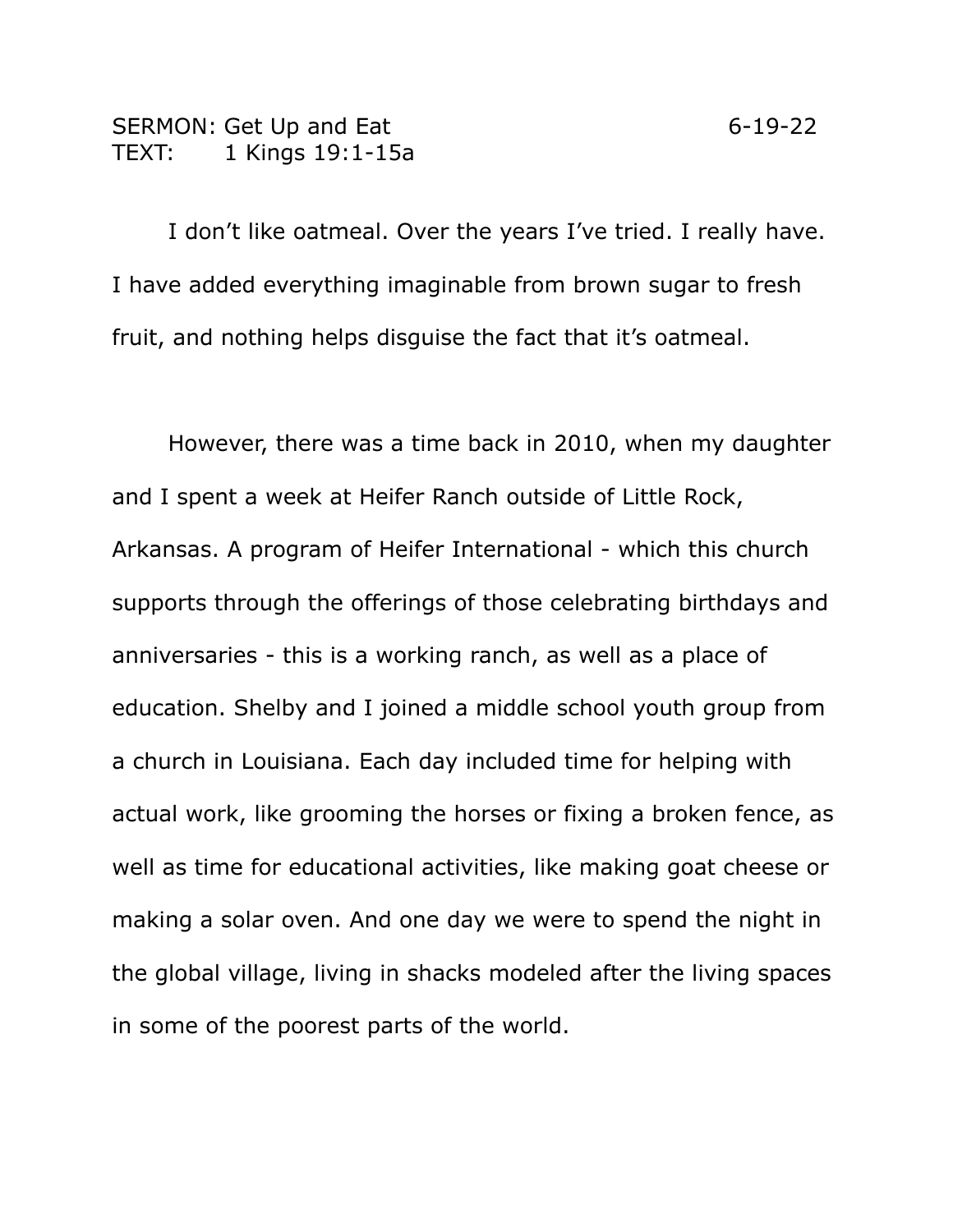Now, keep in mind that we were in Arkansas in the month of August. The temperatures we've been having this week in Cape Girardeau are reminiscent of what we suffered under for about 15 hours - with no breaks and nothing cold to eat or drink. Our evening meal in our little village of "Urban Zimbabwe" was white rice. No butter, but we were fortunate to have a little salt. Our beverage was warm water. We got very little - if any - sleep on the dirt floor in our shack made from scraps of wood, cardboard, and corrugated metal.

When morning mercifully arrived, our breakfast was oatmeal, cooked over a fire, with none of the trimmings. And I ate a whole bowl of it. I still didn't enjoy it. And it didn't make me feel better (as I was already suffering heat exhaustion), but I knew I needed it.

In today's scripture from the Old Testament book of First Kings, an angel of the Lord visited the prophet Elijah and said to him, "GET UP AND EAT."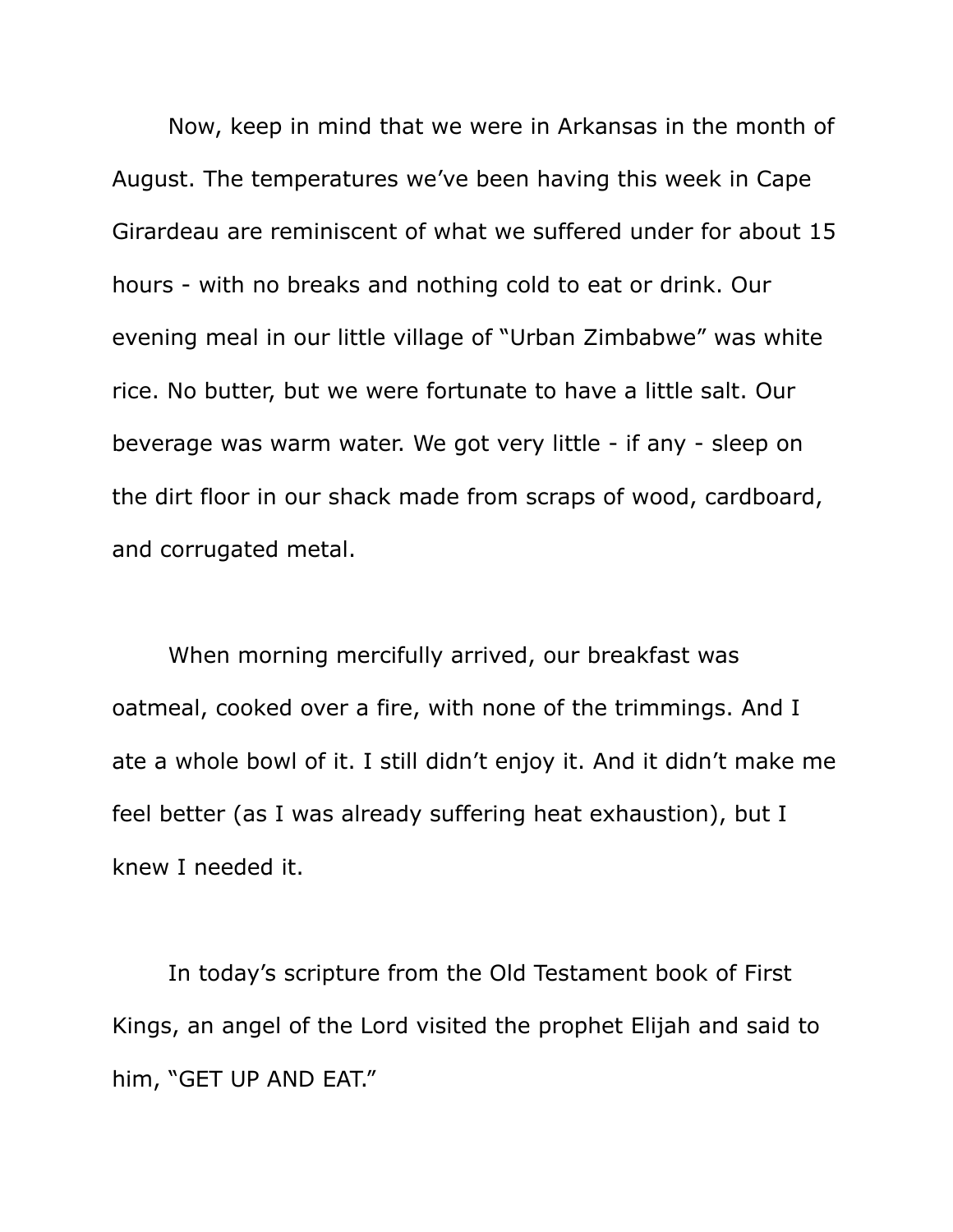The passage begins with Jezebel, wife of King Ahab, threatening Elijah's life. But we need some background. You see, Jezebel was devoted to Baal, one of many Canaanite gods, and she was angry that Elijah had been winning people for Yahweh, the God of Israel. Not only that, but Elijah had killed all the prophets of Baal. Now that his life was in danger, he fled into the wilderness in fear.

Although he was afraid of being murdered, Elijah prayed for God to take his life. Then he fell asleep, and an angel touched him and said, "GET UP AND EAT." Opening his eyes, he saw a cake baked on hot stones and a jar of water. He ate and drank, but instead of getting up, he laid down again. And again an angel came, saying, "GET UP AND EAT, otherwise the journey will be too much for you."

Indeed, it was a long journey. Forty days and forty nights Elijah traveled to Horeb, the mount of God. But he was still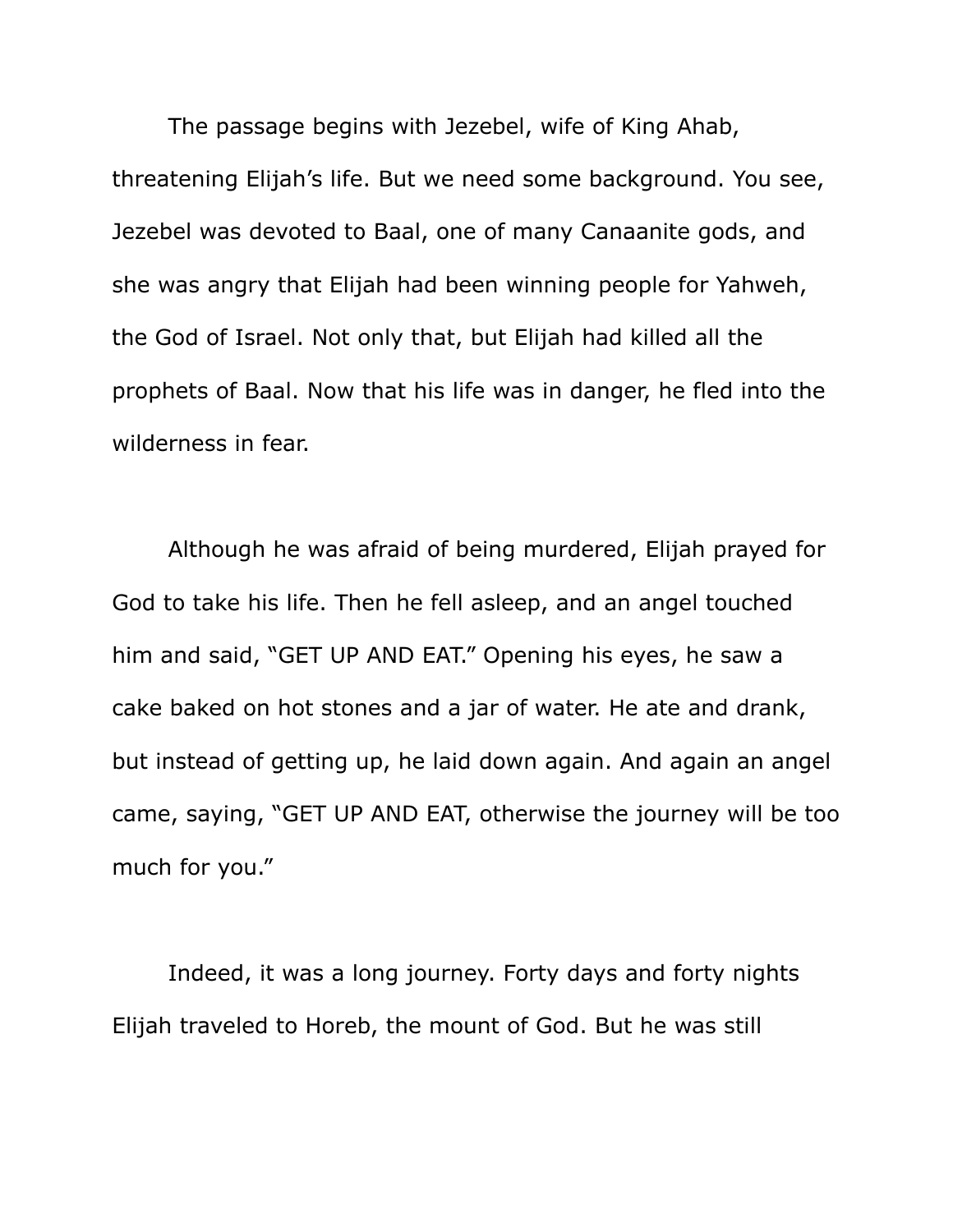wrapped up in a little pity party for himself. Not that I blame him, mind you. I've enjoyed plenty of pity parties for myself at times.

The Lord asks, "What are you doing here, Elijah?" And I can almost hear the whine in his voice. (Again, because I know what my own whining sounds like.) Elijah launches into the ways that he has been faithful, and "very zealous for the Lord," but has seen no results and no reward for his work. "The Israelites have forsaken your covenant, thrown down your altars, and killed your prophets with the sword. I alone am left, and they are seeking my life, to take it away."

Elijah is then instructed to "go out and stand on the mountain before the Lord, for the Lord is about to pass by." A strong wind came up, splitting mountains and breaking rocks in pieces, but "the Lord was not in the wind." Then came an earthquake, "but the Lord was not in the earthquake." Then a fire, "but the Lord was not in the fire." After the fire, a sound of sheer silence….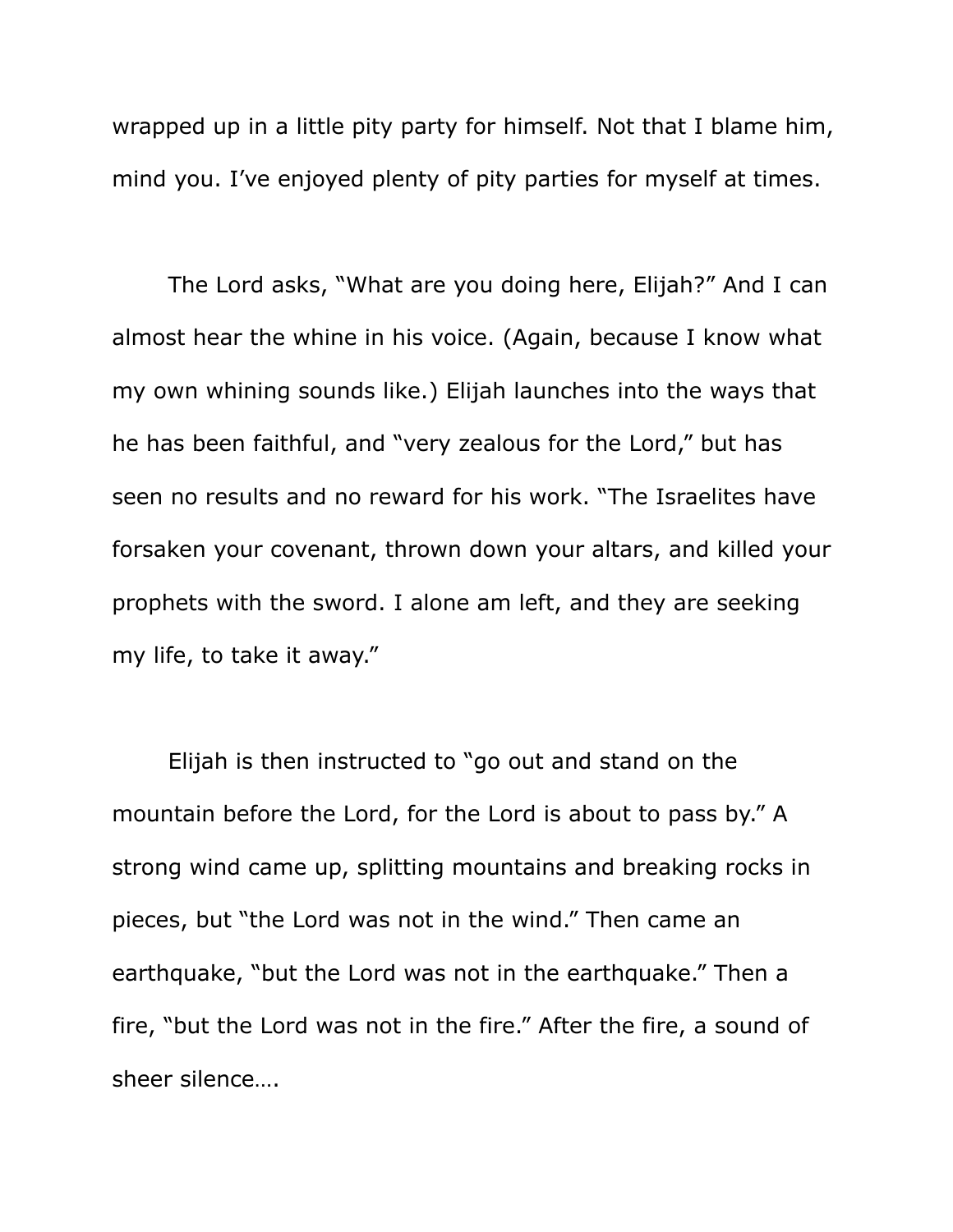Silence tends to be uncomfortable for many of us. Sometimes I think it's because our own thoughts lead us into places where we'd rather not go. Hurtful memories, questions about why things happen, fears of what the future will bring. Our own inner monologue can often drag us down. So we drown it out with noise.

Our former music director and office manager, Jonathan, posted a video on Facebook just the other day, in which he shares what I described as a carefully studied, deep, intellectual, and emotional "testimony" of sorts on his search for truth. Specifically, the truth of Jesus' resurrection and his amazing love for the world. Toward the end of his sharing, he preaches a bit, but in such a way that I asked his permission to re-preach it to you.

Jonathan urged his friends and listeners to "turn off your televisions." He chuckled, and clarified that it was not out of some conspiracy theory or anything like that. He named some shows he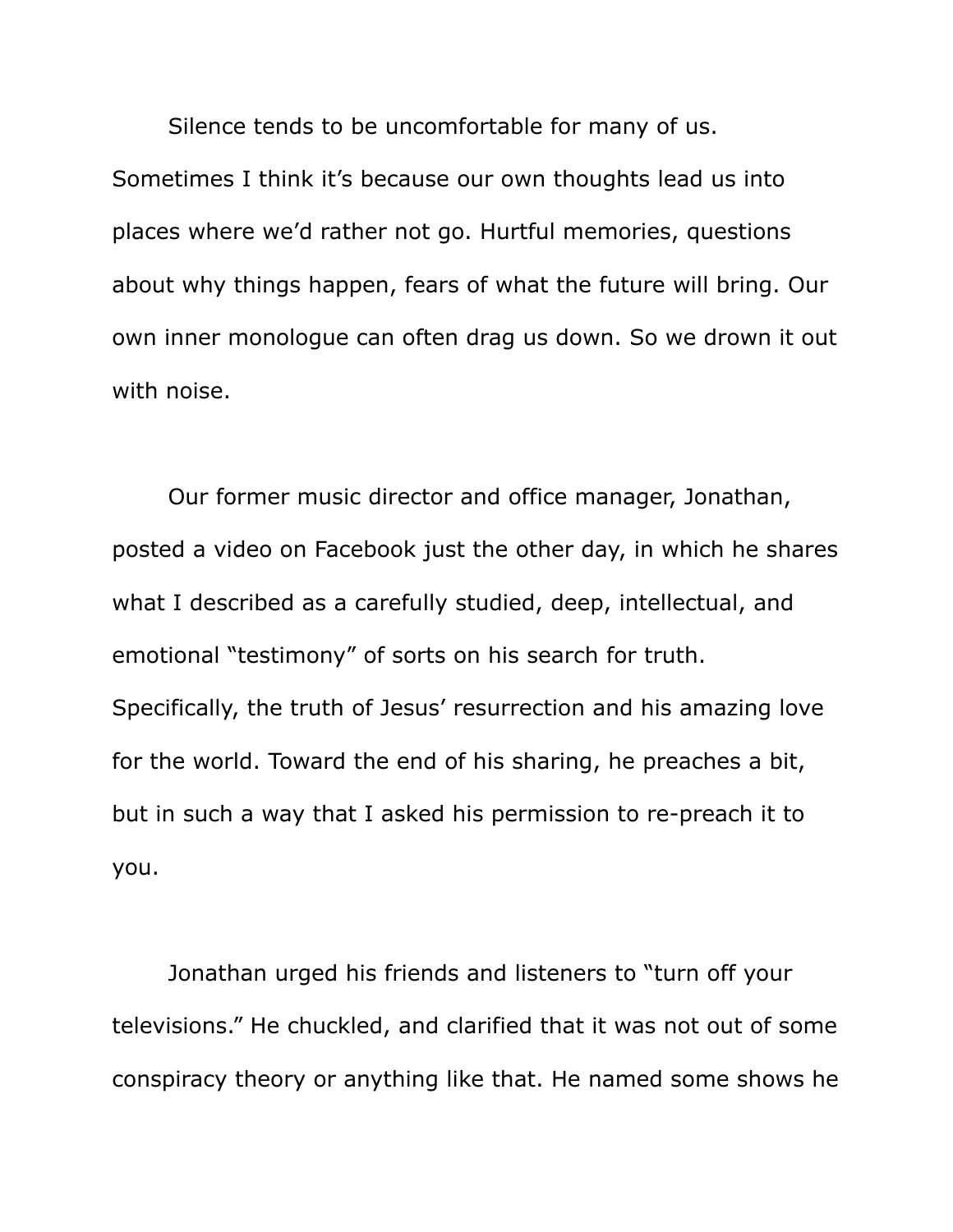used to watch that he loved. They meant something to him. Even driving home from work, he would have his phone playing something on YouTube to silence his thoughts. He admitted to having such anxiety - along with a low level of depression - that he thought he needed something external to silence it and to allow him to function. The external noises silenced his inner monologue. But more than that, they silenced his ability to hear God speak. "Consequently," he said, "all I heard was the world speak. And there are a lot of lies in the world." Jonathan has been intentionally experiencing silence of late, and he says, "it has given me a lot more clarity than I've ever had before."

God is present in the silence. God speaks in the silence. God heals and restores in the silence. In the silence God nurtures us. In much the same way that God nurtured a fearful and despairing Elijah by sending food and water and an angel encouraging him to GET UP AND EAT.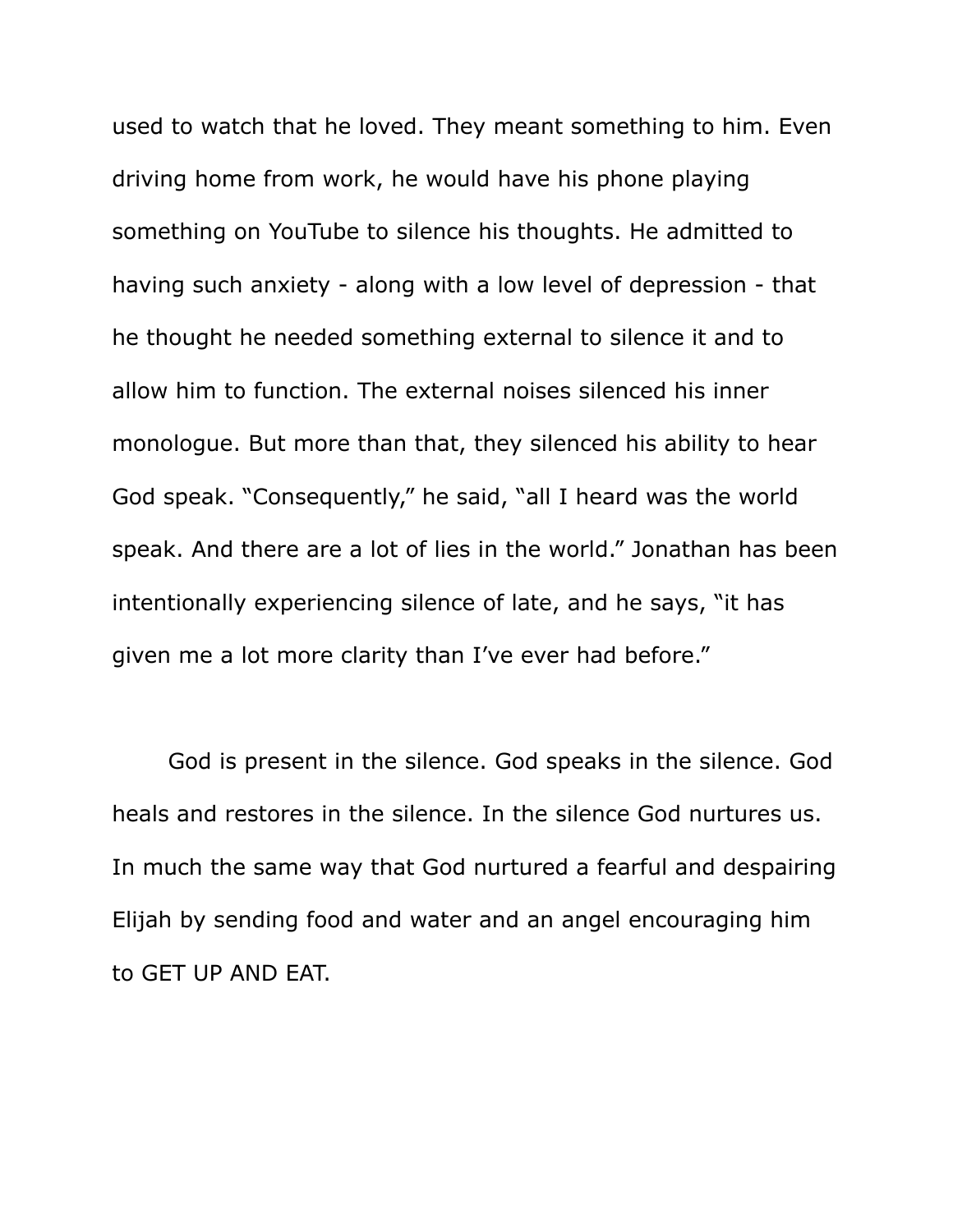The lesson here is that God shows up to nurture and strengthen us, to give us what we need to persevere on the journey. We live in a time where many feel like we are not thriving, but only surviving. Afraid of what we might hear when we turn on the news in the morning. Another mass shooting. Another act of war. Another angry riot. Another plan by the powerful to oppress the powerless. We all have days when life can feel like a losing battle. It makes us want to escape to the wilderness or pray for God to take us home.

This can be especially true when we are striving to be faithful servants of God, as Elijah was. And when our efforts seem all for nought, we may feel as though God has abandoned us. But God does send us angels, who come with casseroles and cakes and encourage us to GET UP AND EAT. And when we feel as though we are drowning in despair, God meets us in the silence.

When the noise of the world and the fear of the future threaten to overwhelm us, may we have the courage to enter the